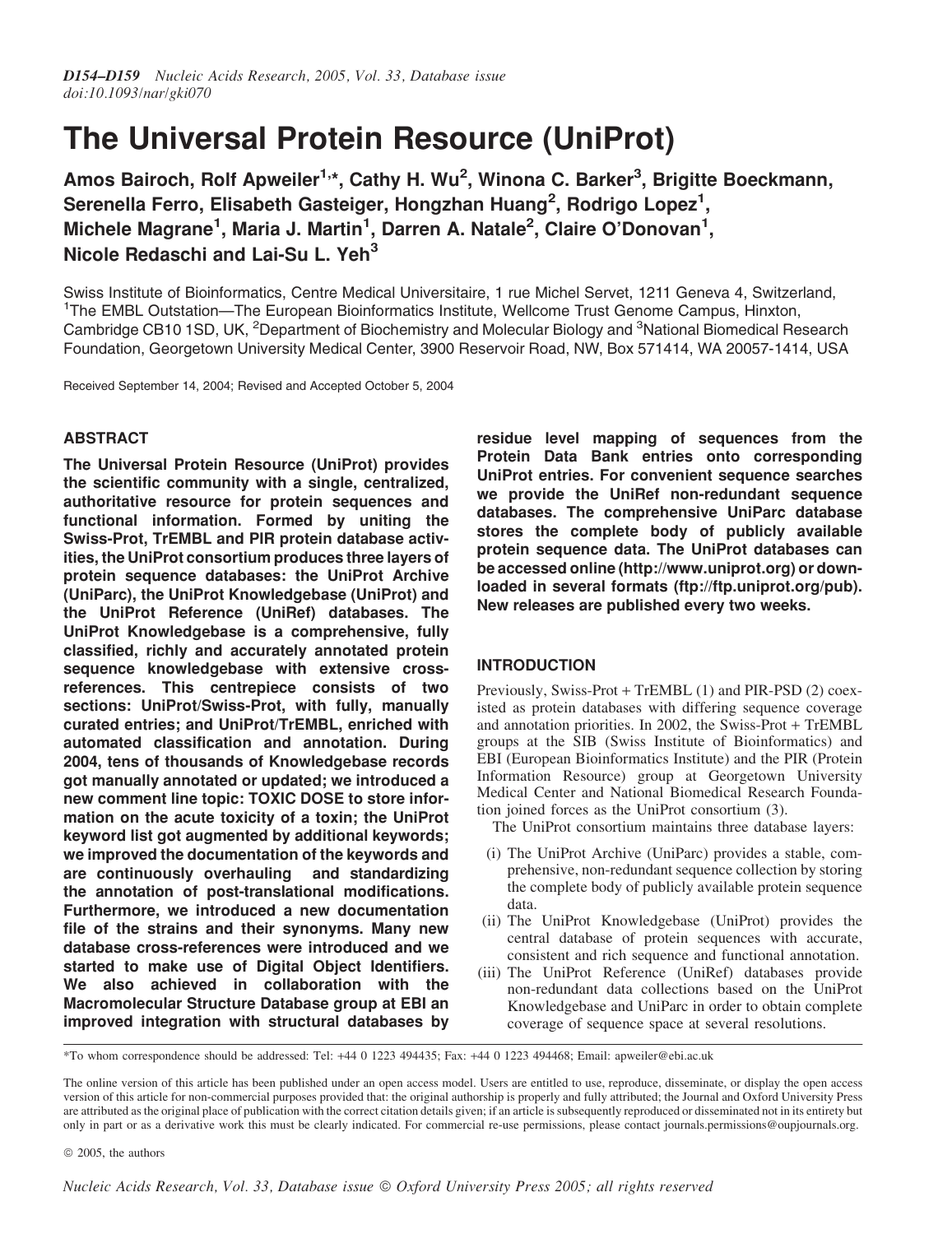## THE UniProt ARCHIVE

Although most protein sequence data are derived from the translation of DDBJ/EMBL/GenBank (4) sequences, primary protein sequence data are also submitted directly to UniProt or appear in patent applications or in entries from the Protein Data Bank (PDB) (5). The UniParc (6) is designed to capture all available protein sequence data—not just from the aforementioned databases, but also from sources such as Ensembl (7), the International Protein Index (IPI) (8), RefSeq (9), FlyBase (10) and WormBase (11). This combination of sources makes UniParc the most comprehensive publicly accessible, non-redundant protein sequence database available.

UniParc represents each protein sequence once and only once, assigning it a unique UniParc identifier. The UniParc release 2.6 from September 2004 contained 4 375 775 unique sequences from 11 978 094 original source records. UniParc cross-references the accession numbers of the source databases, using flags to indicate the status of the entry in the original source database, with 'active' indicating that the entry is still present in the source database and 'obsolete' indicating that the entry no longer exists in the source database. A UniParc sequence version is incremented each time the underlying sequence changes, making it possible to observe sequence changes in all source databases. A sample UniParc report can be found at<http://www.uniprot.org/entry/> UPI0000000C37. UniParc records carry no annotation, but this information can be found in the UniProt Knowledgebase or other underlying databases.

## THE UniProt KNOWLEDGEBASE

The UniProt Knowledgebase merges Swiss-Prot, TrEMBL and PIR-PSD to provide a central database of protein sequences with annotations and functional information. All suitable PIR-PSD sequences missing from Swiss-Prot + TrEMBL were incorporated into UniProt and bi-directional cross-references were created to allow the easy tracking of PIR-PSD entries. The transfer into UniProt of references and experimentally verified data present in PIR but missing from Swiss-Prot + TrEMBL is ongoing.

The UniProt Knowledgebase has two parts: a section of fully, manually annotated records resulting from literature information extraction and curator-evaluated computational analysis, and a section with computationally analysed records awaiting full manual annotation. The two sections are referred to as 'UniProt/Swiss-Prot' (158 337 records in UniProt release 2.6 from September 2004) and 'UniProt/TrEMBL' (1 400 776 records in UniProt release 2.6 from September 2004), respectively. An example UniProt report can be found at<http://> www.uniprot.org/entry/P57727.

In the following paragraphs, we will explain the main principles of the UniProt Knowledgebase and enhancements introduced recently.

#### High-quality annotation

In addition to capturing the core data mandatory to each Uni-Prot entry (consisting principally of the amino acid sequence, the protein name or description, taxonomic data and citation information), we attach other annotation information both manually and automatically.

Manual annotation is performed by biologists and is based on literature curation and sequence analysis. The annotation principles were described in detail previously (3,12). During 2004, tens of thousands of records were manually annotated or updated. We also have introduced a new comment (CC) line topic: TOXIC DOSE. This topic is used to store information on the poisoning potential (acute toxicity) of a toxin. Generally this topic holds information on the  $LD_{50}$  and  $PD_{50}$ . LD stands for 'Lethal Dose'.  $LD_{50}$  is the amount of a toxin, given all at once, which causes the death of 50% (one-half) of a group of test animals.  $PD_{50}$  stands for 'Paralytic dose'. It is the amount of a toxin, which causes the paralysis of 50% of a group of test animals.

Examples:

CC -!- TOXIC DOSE:  $PD_{50}$  is 1.72 mg/kg by injection in blowfly larvae.

CC -!- TOXIC DOSE:  $LD_{50}$  is 0.015 mg/kg by intravenous injection for sarafotoxin-A and sarafotoxin-B, and 0.3 mg/kg for sarafotoxin-C.

Automatic classification and annotation. Much progress was made during 2004 in our attempt to provide automatic large-scale functional characterization and annotation, which is generated with limited human interaction.

InterPro classification. We use InterPro (13) to recognize domains and to classify all the protein sequences in UniProt into families and superfamilies. InterPro is an integrated resource of protein families, domains and sites that amalgamates the efforts of the member databases: Pfam (14), PROSITE (15), PRINTS (16), ProDom (17), SMART (18), PIRSF (19), Superfamily (20) and TIGRFAMs (21). Approximately 80% of all UniProt Knowledgebase records are classified according to their InterPro domains and familes.

Automatic functional annotation of UniProt/TrEMBL. For automatic annotation, systems for standardized transfer of annotation from well-characterized proteins in the UniProt/ Swiss-Prot to non-annotated UniProt/TrEMBL entries have been implemented. RuleBase (22) uses a semi-automatic approach, while the Spearmint approach is completely automated and is based on decision trees (23). InterPro is then used to assign UniProt entries into groups. The annotation shared by the functionally characterized UniProt/Swiss-Prot proteins of a group is then extracted and assigned to the non-annotated UniProt/TrEMBL entries of this group. These systems have been used to improve the annotation in 32% (RuleBase) and 55% (Spearmint) of UniProt/TrEMBL entries.

However, a part of the automatically added data will be erroneous, as are parts of the information coming from other sources. Therefore, we introduced a post-processing system called Xanthippe, which is based on a simple exclusion mechanism and a decision tree approach using the C4.5 datamining algorithm. Xanthippe detects and flags a large part of the annotation errors and considerably increases the reliability of both automatically generated data and pre-existing annotation inherited from the underlying nucleotide sequence source data (24).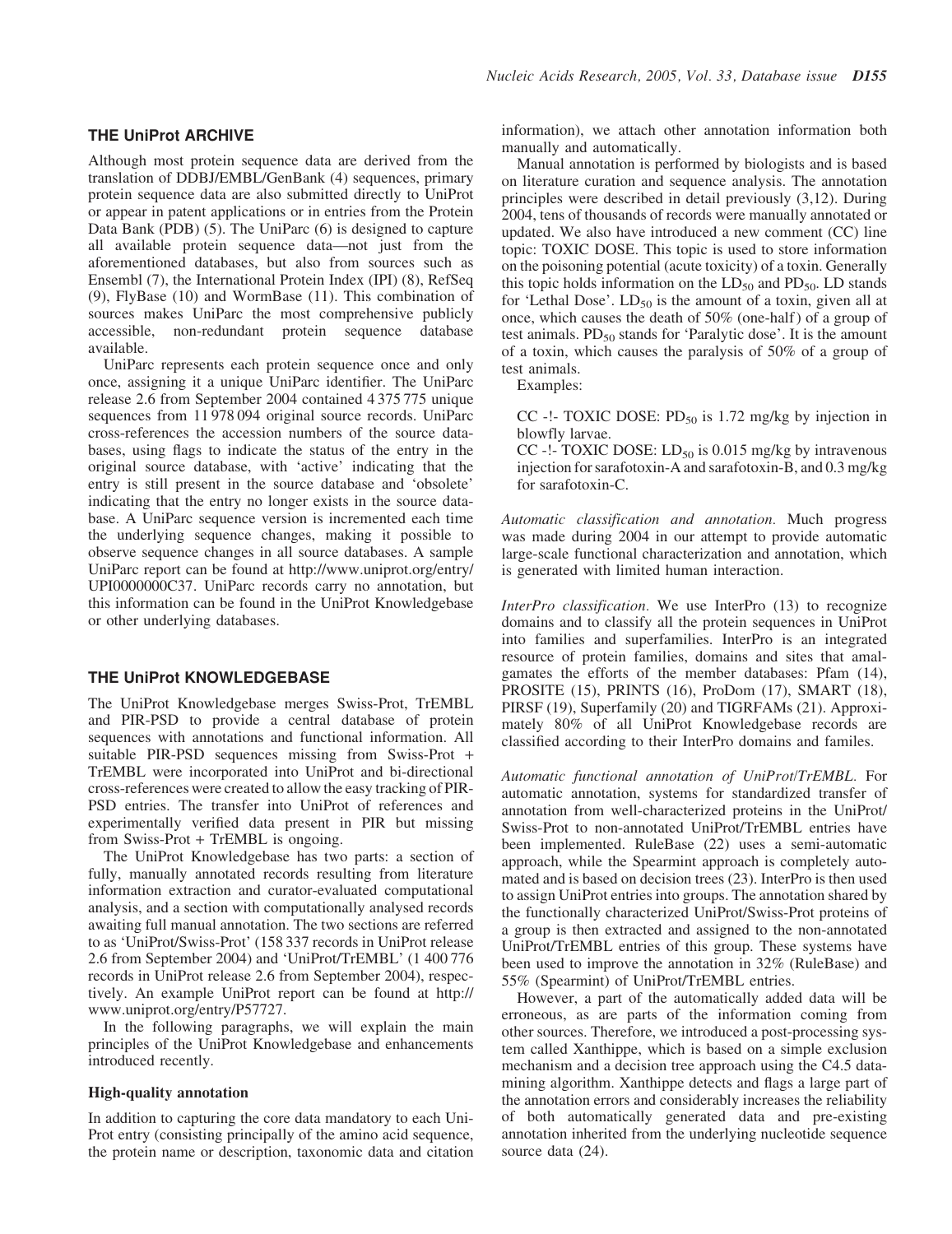Table 1. PIR site rules for automated annotation of functional sites

| Rule ID       | Template ID                | Rule condition                                                                                     | Feature for propagation                                        | Reference                         |
|---------------|----------------------------|----------------------------------------------------------------------------------------------------|----------------------------------------------------------------|-----------------------------------|
| PIRSR000259-1 | UniProt:P17846<br>PDB:1AOP | PIRSF000259 member Site match:<br>Arg82, Arg152, Lys214, Lys216,<br>Cys433, Cys439, Cys478, Cys482 | ACT SITE (catalytic): Arg82,<br>Arg152, Lys214, Lys216, Cys482 | CSA:1AOP PMID:9315848,<br>9315849 |
| PIRSR000259-2 | UniProt:P17846<br>PDB:1AOP | PIRSF000259 member Site match:<br>Arg82, Arg152, Lys214, Lys216,<br>Cys433, Cys439, Cys478, Cys482 | BINDING (4Fe-4S cluster): Cys433,<br>Cys439, Cys478, Cys482    | PMID:7569952                      |
| PIRSR000259-3 | UniProt:P17846<br>PDB:1AOP | PIRSF000259 member Site match:<br>Arg82, Arg152, Lys214, Lys216,<br>Cys433, Cys439, Cys478, Cys482 | BINDING (Siroheme iron): Cys 482                               | PMID:7569952                      |

The PIRSF classification serves as the basis for a rulebased approach to automatically provide standardized and rich functional annotation for position-specific sequence features, protein names, Enzyme Commission (EC) name and number, keywords and Gene Ontology (GO) terms (25). Position-specific site rules are developed for annotating active site residues, binding site residues, modified residues or other functionally important amino acid residues. To exploit known structure information, site rules are defined starting with PIRSF families that contain at least one known three-dimensional (3D) structure with experimentally verified site information. The rules are defined using appropriate syntax and controlled vocabulary for site description and evidence attribution. As shown in Table 1, each rule consists of the rule ID, template sequence (a representative sequence with known 3D structure), rule condition, feature for propagation (denoting site feature to be propagated) and reference. The rules are family-specific and there may be more than one site rule per family. Site rule curation involves manually editing a multiple sequence alignment of representative family members (including the template PDB entry), visualizing site residues in the 3D structure, and building hidden Markov models for the conserved regions containing the functional site residues (referred to as 'site HMMs'). The HMM thus built allows one to map functionally important residues from the template structure to other members of the PIRSF family that do not have a solved structure.

For site feature propagation, the entire rule condition is examined by PIRSF membership checking, site HMM matching and site residue matching. To avoid false positives, site features are only propagated automatically if all site residues match perfectly in the conserved region by aligning both the template and query sequences to the profile HMM using HmmAlign. Potential functional sites missing one or more residues or containing conservative substitutions are only annotated after expert review with evidence attribution. For accurate site propagation, it is sometimes necessary to match more residues in the rule condition than those to be propagated. For example, a total of eight catalytic and binding residues in sulfite reductase need to be matched in order to correctly propagate the sirohaem-ion binding Cys residue (PIRSR000259-3, Table 1).

The highly reliable automatic annotation has already been incorporated into the UniProt/TrEMBL flat files, while additional automatic annotation is available from the extended UniProt view at [http://www.ebi.uniprot.org/.](http://www.ebi.uniprot.org/)

The HAMAP project, or 'High-quality Automated and Manual Annotation of microbial Proteomes', aims to integrate manual and automatic annotation methods in order to enhance the speed of the curation process while preserving the quality of the database annotation (26). Automatic annotation is only applied to entries that belong to manually defined orthologous families and to entries with no identifiable similarities (ORFans). Many checks are enforced in order to prevent the propagation of wrong annotation and to spot problematic cases, which are channelled to manual curation. The results of this annotation are integrated in UniProt/Swiss-Prot.

Standardized nomenclature and controlled vocabularies. Whenever available, we make use of the official nomenclature defined by international committees while still providing the published synonyms. For various other UniProt items we use controlled vocabularies, e.g. for tissues, plasmids and keywords, which are listed in UniProt documents. The UniProt keyword list was augmented by additional keywords. We improved the documentation of the keywords by adding, to the list of keywords, the definition of their usage in the UniProt knowledgebase and additional information such as synonyms or relevant GO terms. The UniProt curators also contribute to the work of the GOA project (27) by assigning GO terms from each of the GOs, i.e. the function of a protein, what processes it is involved in and where in the cell it is located. A major effort was started to continuously overhaul and standardize the annotation of post-translational modifications (PTMs). Furthermore, we introduced a new documentation file of the strains and their synonyms together with the mnemonic species identification code representing the biological source of the protein in the knowledgebase. These and other documents can be found at<http://www.uniprot.org/support/> documents.shtml.

#### Integration with other databases

UniProt provides cross-references to external data collections such as the underlying DNA sequence entries in the DDBJ/ EMBL/GenBank nucleotide sequence databases, two dimensional (2D) PAGE and 3D protein structure databases, various protein domain and family characterization databases, PTM databases, species-specific data collections, variant databases and disease databases. Many new cross-references were included over the last year. Accordingly, UniProt acts as a central hub for biomolecular information with now more than four million cross-references to more than 60 databases. A document listing all databases cross-referenced in UniProt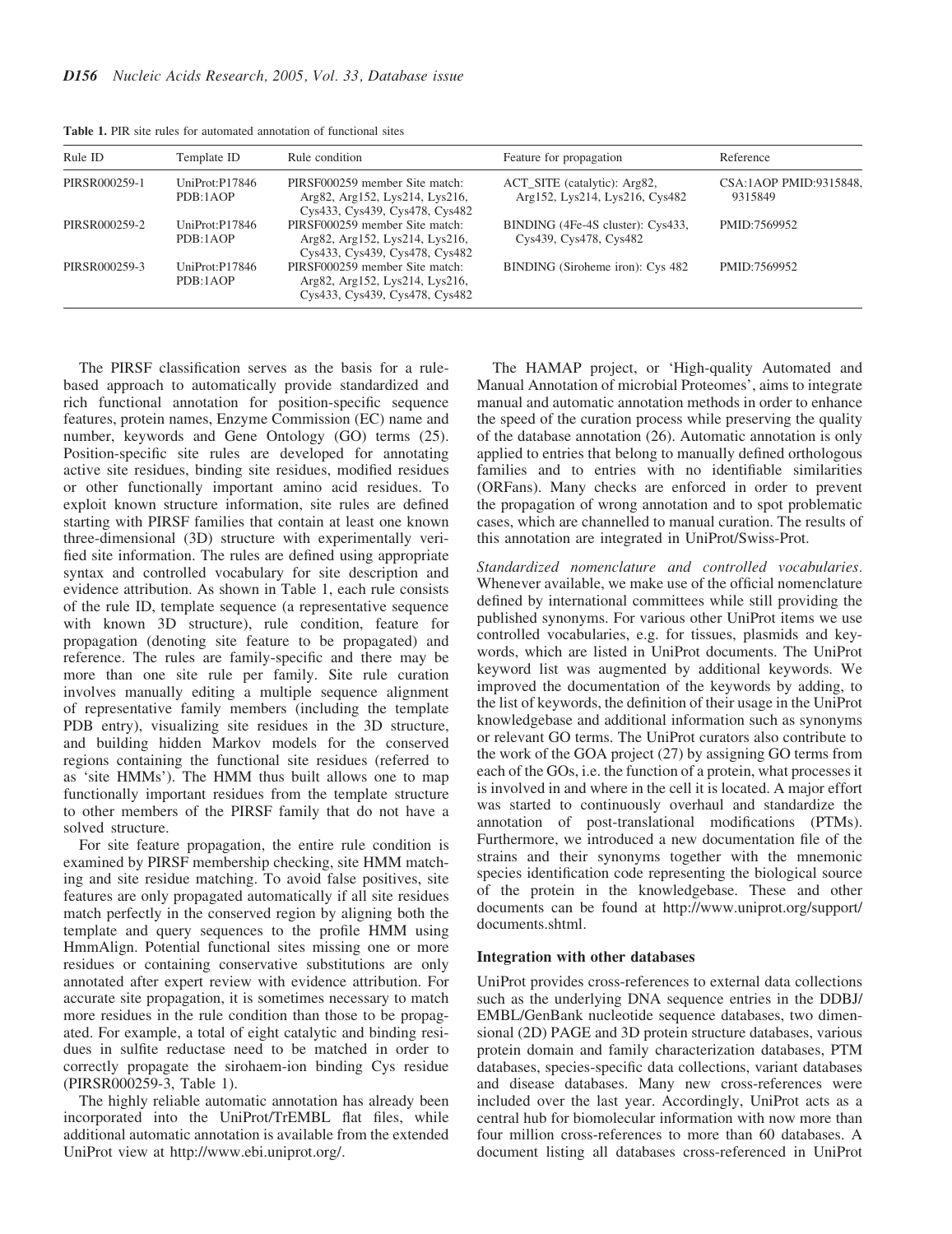[\(http://www.uniprot.org/support/docs/dbxref.shtml\)](http://www.uniprot.org/support/docs/dbxref.shtml) is available and contains, for each database, a short description and the server URL.

UniProt achieved in 2004 in collaboration with the Macromolecular Structure Database (MSD) group at EBI an improved integration with structural databases by residue level mapping of sequences from the PDB entries onto corresponding UniProt entries (28). This work led to an overhaul of the format of the UniProt cross-references to PDB to reflect the mappings. The UniProt–PDB mappings are available at [ftp://ftp.ebi.ac.uk/pub/databases/msd/sifts/.](ftp://ftp.ebi.ac.uk/pub/databases/msd/sifts/)

We also started to make use of Digital Object Identifiers (DOIs). The DOI system is used for identifying and exchanging intellectual property in the digital environment. We introduced the new optional identifier 'DOI' in the RX line to store the DOI of a cited document.

## Minimal redundancy

Many sequence databases contain, for a given protein sequence, separate entries that correspond to different literature reports. In the UniProt Knowledgebase we try as much as possible to merge all these data in order to minimize the redundancy of the database. Differences between sequencing reports due to splice variants, polymorphisms, disease-causing mutations, experimental sequence modifications or simply sequencing errors are indicated in the feature table of the corresponding UniProt entry.

The UniProt Knowledgebase is therefore by design nonredundant, with the goal of representing all known information regarding a particular protein. The definition of non-redundancy here is different from that employed in UniParc: in UniParc, all sequences that are 100% identical over their entire length are merged into a single entry, regardless of species; the UniProt Knowledgebase aims to describe in a single record all protein products derived from a certain gene (or genes if the translation from different genes in a genome leads to indistinguishable proteins) from a certain species and to give not only the whole record an accession number but to assign to each protein form derived by alternative splicing, proteolytic cleavage and post-translational modification Isoform identifiers, which are accession numbers for the isoforms. The underlying reason for giving each of these isoforms a unique identifier is that each of these may have a different function or biological role or may only exist during specific developmental stages or under certain environmental conditions, even when all these isoforms are derived from a single gene. Isoform identifiers have been so far only introduced for splice isoforms. Splice isoforms may differ considerably from one another, with potentially <50% sequence similarity between isoforms. The tool VARSPLIC (29), which is freely available, enables the recreation of all annotated splice variants from the feature table of a UniProt entry, or for the complete database. A FASTA-formatted file containing all splice variants annotated in UniProt can be downloaded for use with similarity search programs.

#### Evidence attribution

The UniProt consortium emphasizes the use of an evidence attribution mechanism for protein annotation that will include, for all data, the data source, the types of evidence and methods for annotation. This is essential as the UniProt Knowledgebase will contain data automatically imported from the underlying nucleotide sequence databases, data imported from other databases, data from specific programs, the results of automatic annotation systems and, most importantly, expert manual curation. The implementation of evidence tags will allow the user to distinguish between these data sources and to easily identify particular classes of data of interest such as experimentally proven protein annotation. Evidence tags for the annotation present in UniProt/TrEMBL records are already available in the UniProt XML distribution.

## THE UniProt REFERENCE DATABASES

Automatic procedures have been developed to create three UniRef databases, such as UniRef100, UniRef90 and UniRef50, from the UniProt Knowledgebase and UniParc as representative protein sequence databases with high information content. The databases provide complete coverage of sequence space while hiding redundant sequences from view. The non-redundancy facilitates sequence merging in the UniProt Knowledgebase (based on UniRef100) and allows faster sequence similarity searches (by using UniRef90 and UniRef50).

UniRef100 provides a comprehensive non-redundant sequence collection clustered by sequence identity. UniRef merges sequences automatically across different species and also adds some data from UniParc, such as translations from highly unstable gene predictions; while merging in the Knowledgebase is restricted to curator-assisted inclusion of reliable and stable sequence data for a single species. UniRef100 is based on all UniProt Knowledgebase records, as well as UniParc records that represent sequences deemed over-represented in the Knowledgebase, DDBJ/EMBL/ GenBank Whole Genome Shotgun coding sequence translations, Ensembl protein translations from various organisms, as well as IPI data. The production of UniRef100 begins with the clustering of all records by sequence identity. Identical sequences and subfragments are presented as a single UniRef100 entry, containing the accession numbers of all merged entries, and the protein sequence. The UniRef100 release 2.6 from September 2004 contained 2 611 612 records derived from the corresponding UniProt knowledgebase and UniParc releases.

UniRef90 and UniRef50 are built from UniRef100 using the CD-HIT algorithm (30) to provide non-redundant sequence collections for the scientific user community to perform faster homology searches. All records from all source organisms with mutual sequence identity of >90 or >50%, respectively, are merged into a single record that links to the corresponding UniProt Knowledgebase records. UniRef90 and UniRef50 yield a size reduction of  $\sim$ 40 and 65%, respectively. A sample UniRef90 report can be found at<http://www.uniprot.org/entry/> uniref90 P57727.

## PRACTICAL INFORMATION

## Interactive access and linking to UniProt

The most efficient and user-friendly way to browse the UniProt databases is via the UniProt website [\(http://www.uniprot.org](http://www.uniprot.org)),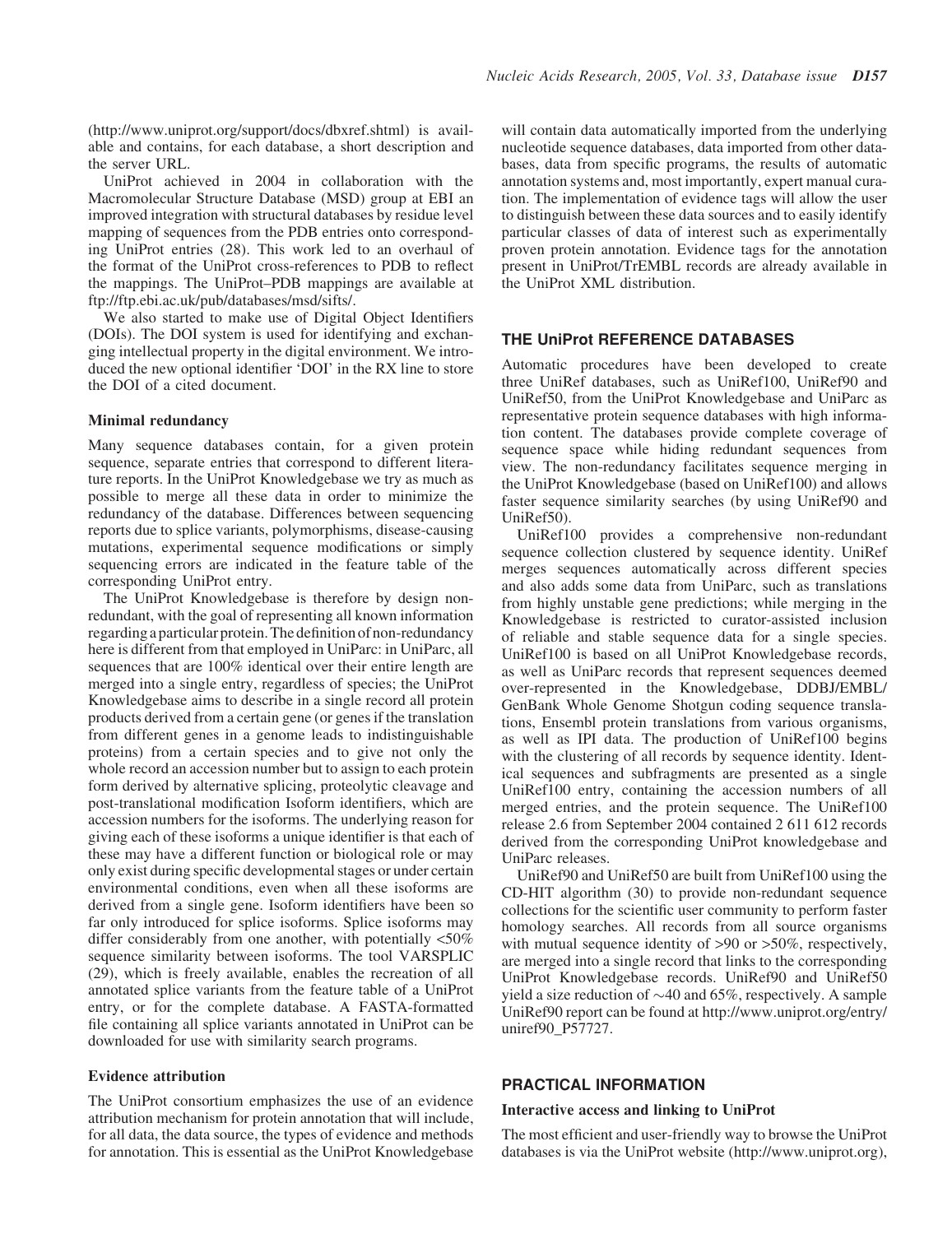which serves as a portal to all aspects of the UniProt project, and contains detailed documentation about the background and scope of UniProt. It provides database query and datamining mechanisms, user support and communication, file download capabilities, and links to consortium resources. The UniProt Help Desk (help@uniprot.org) provides access to UniProt curators and database maintainers.

The standard way of linking to UniProt, displaying the UniProt 'basic' view as HTML, is:<http://www.uniprot.org/> entry/entryname or accession number.

Examples:

[http://www.uniprot.org/entry/cyc\\_human](http://www.uniprot.org/entry/cyc_human) <http://www.uniprot.org/entry/P99999> [http://www.uniprot.org/entry/UniRef100\\_P99999](http://www.uniprot.org/entry/UniRef100_P99999) [http://www.uniprot.org/entry/UniRef90\\_P99999](http://www.uniprot.org/entry/UniRef90_P99999) [http://www.uniprot.org/entry/UniRef50\\_P99999](http://www.uniprot.org/entry/UniRef50_P99999) <http://www.uniprot.org/entry/UPI00000002E4>

## UniProt data availability and submission

UniProt, UniParc and UniRef entries, with supporting documentation, can be retrieved in various formats (Swiss-Prot/ TrEMBL flat file, FASTA, XML) via anonymous FTP from [ftp://ftp.uniprot.org/pub/.](ftp://ftp.uniprot.org/pub/) New UniProt, UniParc and UniRef releases are produced every two weeks.

UniProt accepts submissions of new sequences, entry updates and corrections, and annotated bibliographic information for protein entries. Directions for submission are available at [http://www.uniprot.org/support/submissions.shtml.](http://www.uniprot.org/support/submissions.shtml)

## **CONCLUSIONS**

Complete and up-to-date databases of biological knowledge are vital for information-dependent biological and biotechnological research. With the rapid accumulation of genome sequences for many organisms, attention is turning to the identification and functions of proteins encoded by these genomes. With the increasing volume and variety of protein sequences and functional information, UniProt serves as a central resource of protein sequence and function, providing a cornerstone for scientists active in modern biological research. The resource provides rich, consistent and nonredundant protein information by combining reliable automated annotation approaches with literature-based expert manual curation.

## ACKNOWLEDGEMENTS

UniProt is mainly supported by the National Institutes of Health (NIH) grant 1 U01 HG02712-01. Minor support for the EBIs involvement in UniProt comes from the two European Union contracts BioBabel (QLRT-2000-00981) and TEMBLOR (QLRI-2001-00015) and from the NIH grant 1R01HGO2273-01. UniProt/Swiss-Prot activities at the SIB are supported by the Swiss Federal Government through the Federal Office of Education and Science. PIR activities are also supported by the National Science Foundation (NSF) grants DBI-0138188 and ITR-0205470.

## **REFERENCES**

- 1. Boeckmann,B., Bairoch,A., Apweiler,R., Blatter,M., Estreicher,A., Gasteiger,E., Martin,M.J., Michoud,K., O'Donovan,C., Phan,I. et al. (2003) The Swiss-Prot protein knowledgebase and its supplement TrEMBL in 2003. Nucleic Acids Res., 31, 365–370.
- 2. Wu,C.H., Yeh,L.-S.L., Huang,H., Arminski,L., Castro-Alvear,J., Chen,Y., Hu,Z., Kourtesis,P., Ledley,R.S., Suzek,B.E. et al. (2003) The Protein Information Resource. Nucleic Acids Res., 31, 345-347.
- 3. Apweiler,R., Bairoch,A., Wu,C.H., Barker,W.C., Boeckmann,B., Ferro,S., Gasteiger,E., Huang,H., Lopez,R., Magrane,M. et al. (2004) UniProt: the Universal Protein knowledgebase. Nucleic Acids Res., 32, D115–D119.
- 4. Kulikova,T., Aldebert,P., Althorpe,N., Baker,W., Bates,K., Browne,P., van den Broek,A., Cochrane,G., Duggan,K., Eberhardt,R. et al. (2004) The EMBL Nucleotide Sequence Database. Nucleic Acids Res., 32, D27–D30.
- 5. Westbrook,J., Feng,Z., Chen,L., Yang,H. and Berman,H. (2003) The Protein Data Bank and structural genomics. Nucleic Acids Res., 31, 489–491.
- 6. Leinonen,R., Diez,F.G., Binns,D., Fleischmann,W., Lopez,R. and Apweiler, R. (2004) UniProt Archive. Bioinformatics, 20, 3236–3237.
- 7. Hubbard,T., Barker,D., Birney,E., Cameron,G., Chen,Y., Clark,L., Cox,T., Cuff,J., Curwen,V., Down,T. et al. (2002) The Ensembl genome database project. Nucleic Acids Res., 30, 38–41.
- 8. Kersey,P.J., Duarte,J., Williams,A., Karavidopoulou,Y., Birney,E. and Apweiler,R. (2004) The International Protein Index: an integrated database for proteomics experiments. Proteomics, 4, 1985–1988.
- 9. Pruitt,K. and Maglott,D. (2001) RefSeq and LocusLink: NCBI gene-centered resources. Nucleic Acids Res., 29, 137–140.
- 10. FlyBase Consortium (2003) The FlyBase database of the Drosophila genome projects and community literature. Nucleic Acids Res., 31, 172–175.
- 11. Harris,T., Lee,R., Schwarz,E., Bradnam,K., Lawson,D., Chen,W., Blasier,D., Kenny,E., Cunningham,F., Kishore,R. et al. (2003) WormBase: a cross-species database for comparative genomics. Nucleic Acids Res., 31, 133–137.
- 12. Apweiler,R., Bairoch,A. and Wu,C.H. (2004) Protein sequence databases. Curr. Opin. Chem. Biol., 8, 76-80.
- 13. Mulder,N., Apweiler,R., Attwood,T., Bairoch,A., Barrell,D., Bateman,A., Binns,D., Biswas,M., Bradley,P., Bork,P. et al. (2003) The InterPro Database, 2003 brings increased coverage and new features. Nucleic Acids Res., 31, 315–318.
- 14. Bateman,A., Birney,E., Cerruti,L., Durbin,R., Etwiller,L., Eddy,S.R., Griffiths-Jones,S., Howe,K.L., Marshall,M. and Sonnhammer,E.L.L. (2002) The Pfam Protein Families Database. Nucleic Acids Res., 30, 276–280.
- 15. Hulo,N., Sigrist,C.J.A., Le Saux,V., Langendijk-Genevaux,P.S., Bordoli,L., Gattiker,A., De Castro,E., Bucher,P. and Bairoch,A. (2004) Recent improvements to the PROSITE database. Nucleic Acids Res., 32, D134–D137.
- 16. Attwood,T.K., Bradley,P., Flower,D.R., Gaulton,A., Maudling,N., Mitchell,A.L., Moulton,G., Nordle,A., Paine,K., Taylor,P. et al. (2003) PRINTS and its automatic supplement, preprints. Nucleic Acids Res., 31, 400–402.
- 17. Servant,F., Bru,C., Carrere,S., Courcelle,E., Couzy,J., Peyruc,D. and Kahn,D. (2002) Prodom: automated clustering of homologous domains. Brief. Bioinformatics, 3, 246–251.
- 18. Letunic,I., Goodstadt,L., Dickens,N.J., Doerks,T., Schultz,J., Mott,R., Ciccarelli,F., Copley,R.R., Ponting,C.P. and Bork,P. (2002) Recent improvements to the SMART domain-based sequence annotation resource. Nucleic Acids Res., 30, 242–244.
- 19. Wu,C.H., Nikolskaya,A., Huang,H., Yeh,L.-S., Natale,D., Vinayaka,C.R., Hu,Z., Mazumder,R., Kumar,S., Kourtesis,P. et al. (2004) PIRSF family classification system at the Protein Information Resource. Nucleic Acids Res., 32, D112–D114.
- 20. Gough,J., Karplus,K., Hughey,R. and Chothia,C. (2001) Assignment of homology to genome sequences using a library of hidden markov models that represent all proteins of known structure. J. Mol. Biol., 313, 903–919.
- 21. Haft,D.H., Loftus,B.J., Richardson,D.L., Yang,F., Eisen,J.A., Paulsen,I.T. and White,O. (2001) TIGRFAMs: a protein family resource for the functional identification of proteins. Nucleic Acids Res., 29, 41–43.